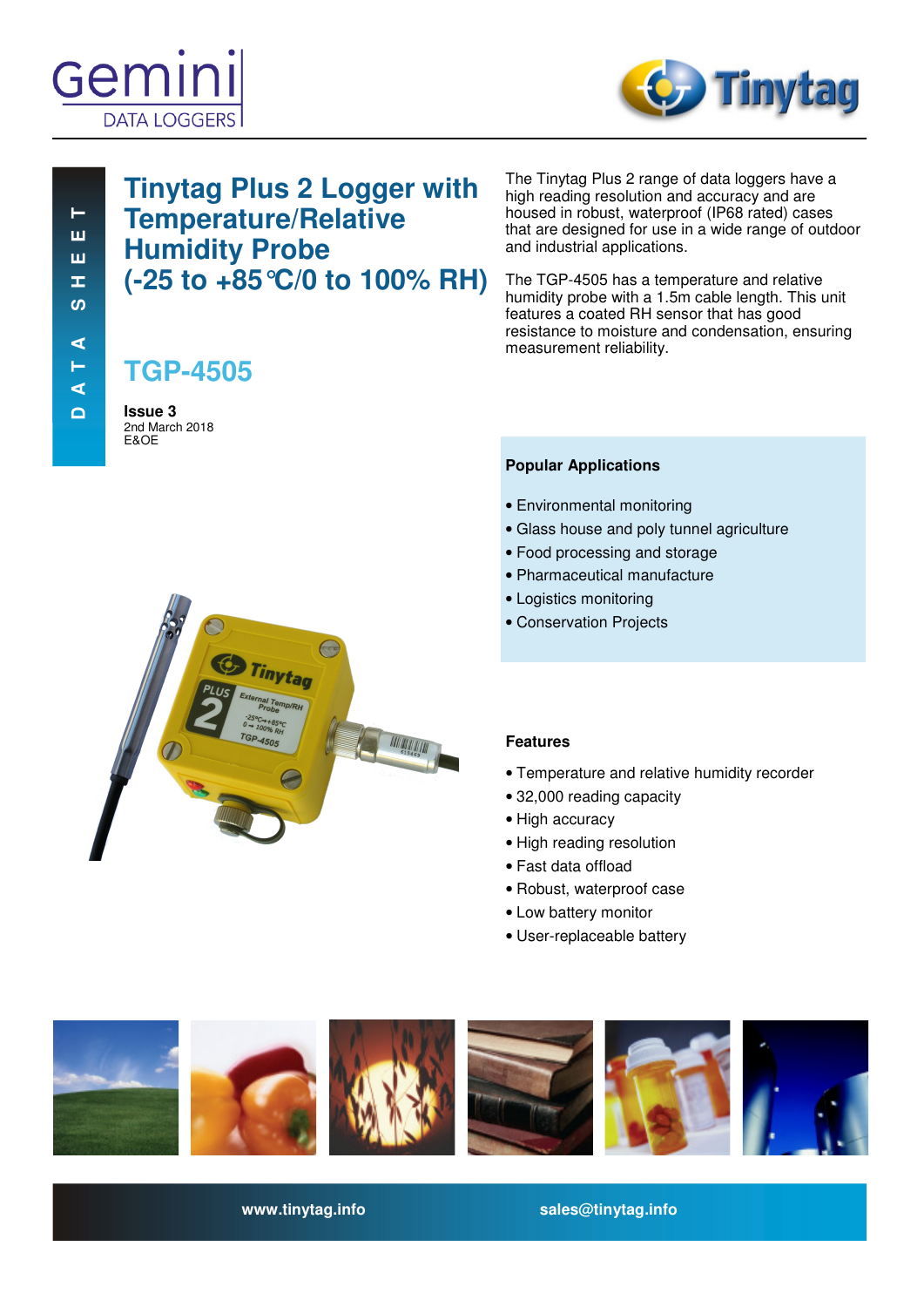

# **Tinytag Plus 2 Logger with Temperature/Relative Humidity Probe (-25 to +85°C/0 to 100% RH)**

**TGP-4505** 

**Issue 3: 2nd March 2018 (E&OE)** 



| <b>Features</b> |  |
|-----------------|--|
|-----------------|--|

| <b>Total Reading Capacity</b><br><b>Memory type</b><br><b>Trigger Start</b><br><b>Delayed Start</b><br><b>Stop Options</b> | 32,000 readings<br>Non Volatile<br><b>Magnetic Switch</b><br>Relative / Absolute<br>(up to $45$ days)<br>When full |
|----------------------------------------------------------------------------------------------------------------------------|--------------------------------------------------------------------------------------------------------------------|
|                                                                                                                            | After n Readings                                                                                                   |
|                                                                                                                            | Never (overwrite oldest data)                                                                                      |
| <b>Reading Types</b>                                                                                                       | Actual, Min, Max                                                                                                   |
| Logging Interval                                                                                                           | 1 sec to 10 days                                                                                                   |
| Offload                                                                                                                    | While stopped or when                                                                                              |
|                                                                                                                            | logging in minutes                                                                                                 |
|                                                                                                                            | mode                                                                                                               |
| Alarms                                                                                                                     | 2 fully programmable; latchable                                                                                    |

# **Reading Specification**

### **Temperature**

| <b>Reading Range</b>         |                                 |    |                    |                             | -25 ℃ to +85 ℃ (-13 °F to +185 °F) |     |  |  |  |  |
|------------------------------|---------------------------------|----|--------------------|-----------------------------|------------------------------------|-----|--|--|--|--|
| <b>Sensor Type</b>           |                                 |    | 10K NTC Thermistor |                             |                                    |     |  |  |  |  |
|                              |                                 |    | (external probe)   |                             |                                    |     |  |  |  |  |
| <b>Response Time</b>         | 3 mins to 90% FSD in moving air |    |                    |                             |                                    |     |  |  |  |  |
|                              | <b>Reading Resolution</b>       |    | 0.01 ℃ or better   |                             |                                    |     |  |  |  |  |
| <b>Temperature Stability</b> |                                 |    |                    | 0.005 ℃/ ℃ Change from 25 ℃ |                                    |     |  |  |  |  |
| Accuracy                     |                                 |    |                    |                             |                                    |     |  |  |  |  |
|                              | 0.8                             |    |                    |                             |                                    |     |  |  |  |  |
|                              | $0.7 -$                         |    |                    |                             |                                    |     |  |  |  |  |
|                              | 0.6                             |    |                    |                             |                                    |     |  |  |  |  |
|                              | 0.5                             |    |                    |                             |                                    |     |  |  |  |  |
| Degrees C                    | $Q_4$                           |    |                    |                             |                                    |     |  |  |  |  |
|                              | 0.3                             |    |                    |                             |                                    |     |  |  |  |  |
|                              | 0.2                             |    |                    |                             |                                    |     |  |  |  |  |
|                              | 0.1                             |    |                    |                             |                                    |     |  |  |  |  |
|                              | A                               |    |                    |                             |                                    |     |  |  |  |  |
| $-40$<br>$-20$               | $\Omega$                        | 20 | 40                 | 60                          | 80                                 | 100 |  |  |  |  |

#### **Relative Humidity**

| <b>Reading Range</b>      |
|---------------------------|
| Accuracy                  |
| <b>Reading Resolution</b> |
| <b>Response Time</b>      |
| <b>Sensor Type</b>        |

**Reading Range** 0% to 100% RH **Accuracy** ±3.0% RH at 25°C / 77°F **Better than 0.3% RH Response Time** 40 seconds to 90% FSD **Capacitive** (external probe)

#### **RH Sensor Working Range**

The working range for the RH sensor is shown in terms of relative humidity / temperature limits.

Although the sensor will not fail beyond these limits, the accuracy will deteriorate.



**Operational Range\*** -40°C to +85°C (-40°F to +185°F) **Case Dimensions**

**Probe** 

**Logger** 

**Width** 59mm / 2.32" **Depth** 80mm / 3.15" **Operational Range** -25℃ to +85℃ **Probe Dimensions** 

**Height** 34mm / 1.34"

**Length** 70mm / 2.76"<br> **Diameter** 8mm / 0.31" **Diameter** 8mm / 0.31" **Cable Length** 1.5m / 59.06"

**IP Rating IP68 water-proof (see notes)** 

**Combined Weight** 165g / 5.82oz

**Physical Specification** 

\*The Operational Range indicates the physical limits to which the unit can be exposed, not the reading range over which it will record.